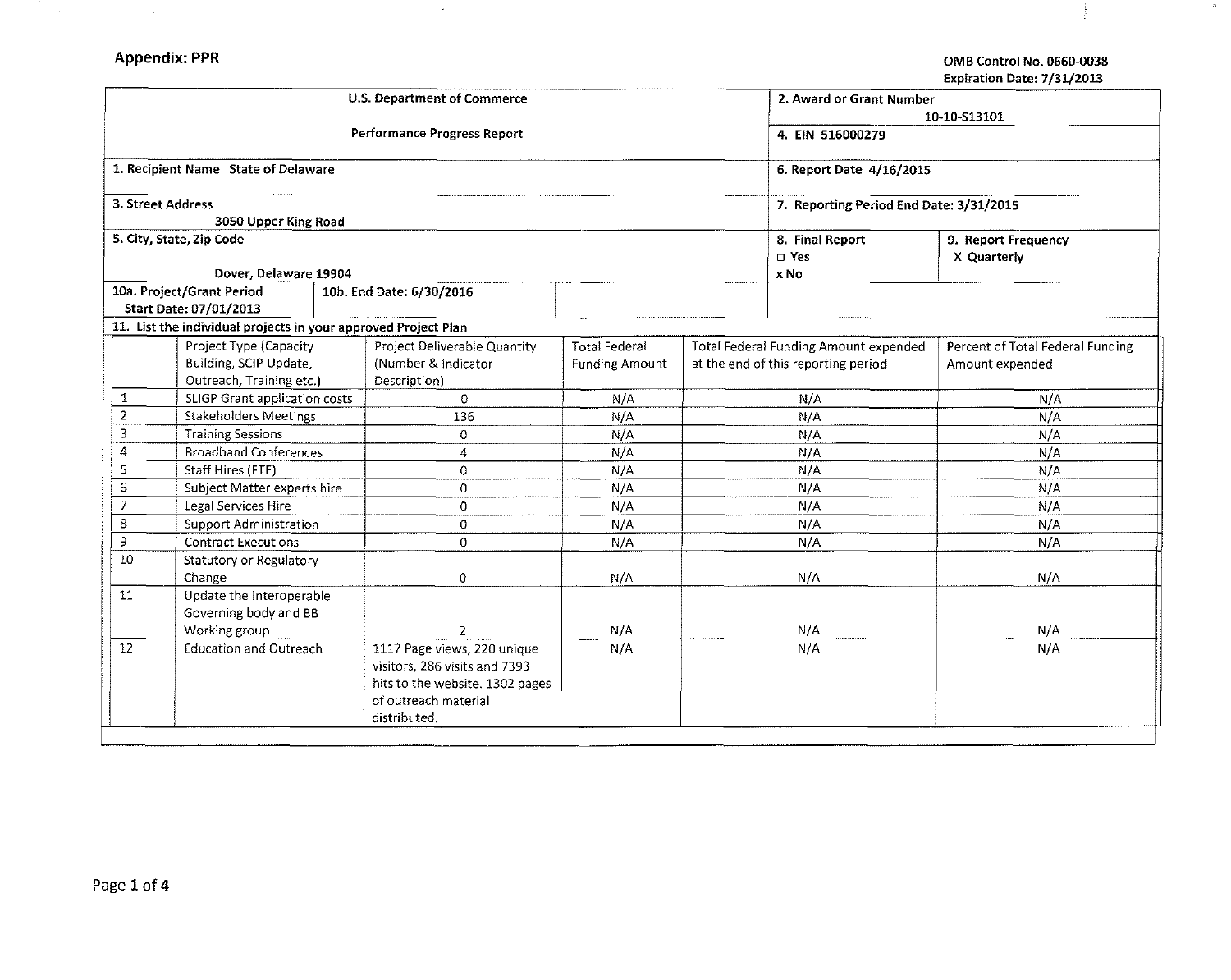11a. Describe your progress meeting each major activity/milestone approved in the Baseline Report for this project; any challenges or obstacles encountered and mitigation strategies you have employed; planned major activities for the next quarter; and any additional project milestones or information.

Milestone Activities: Broadband working group meetings were held on 2/12/2015. Statewide lnteroperability Executive Council meetings (Governing body) were held on 2/12/2015. These meetings are held on a bi-monthly basis to update the SIEC Committee on status updates relating to the NPSBN and FirstNet progress, SLIGP activities and to discuss overall interoperability communication issues throughout the State of Delaware. The State of Delaware Division of communications has been holding weekly internal meetings (beginning in December of 2013) with the *SPOC,* Grants Manager and Outreach coordinator to discuss weekly updates about the NPSBN and to coordinate outreach planning, website update and social media interaction. We have held a total of 55 meetings through grant period ending 3/31/2015. The State of Delaware held its initial consultation meeting on February 19<sup>th</sup> with FirstNet and had a total of 42 attendees from various stakeholders throughout the State of Delaware and Firstnet. We are also continuing to update our "DELNET.delaware.gov" website with up to date information regarding FirstNet and the NTIA as well as ongoing social media updates. We currently have 228 followers on twitter up from 178 from previous quarter and we are following 105. This will be ongoing outreach to our State and local governments through the entire planning phase of the NPSBN. We had a total of 1117 page views, 220 unique visitors, 286 visits and 7393 hits to our website since last reporting period. We distributed 1302 pages of outreach material over the quarter ending 3/31/2015 to our stakeholders throughout the State of Delaware.

llb. If the project team anticipates requesting any changes to the approved Baseline Report in the next quarter, describe those below. Note that any substantive changes to the Baseline Report must be approved by the Department of Commerce before implementation.

No changes at this time.

llc. Provide any other information that would be useful to NTIA as it assesses this project's progress.

We have maintained a website that was launched on June 27th as well as 2 social media outlets to continue outreach with our State and local governments. We currently have weekly internal meetings to discuss FirstNet and SLIGP updates. The Delaware Broadband team will begin Data collection activities beginning middle of April2015.

, lld. Describe any success stories or best practices you have identified. Please be as specific as possible.

I We also plan to schedule presentations between our Broadband group and our local fire and police agencies beginning in 2015.

 $\overline{\phantom{a}}$ 12. Personnel

12a. If the project is not fully staffed, describe how any lack of staffing may impact the project's time line and when the project will be fully staffed.

We are fully staffed with the exception of legal expertise, this will be utilized on a as need basis.

12b. Staffing Table

| <b>Job Title</b>               | FTE %      | <b>Project(s) Assigned</b>                                             | Change    |
|--------------------------------|------------|------------------------------------------------------------------------|-----------|
| SWIC                           | -30        | <sup>1</sup> Provide oversight of all SLIGP activities                 | No Change |
| Deputy Director Communications | $\cdot$ 10 | Assist the SWIC with SLIGP activities                                  | No Change |
| `Out Reach coordinator         | .10        | Prepare and distribute educational materials conduct outreach meetings | No Change |
|                                |            |                                                                        |           |

Add Row | Remove Row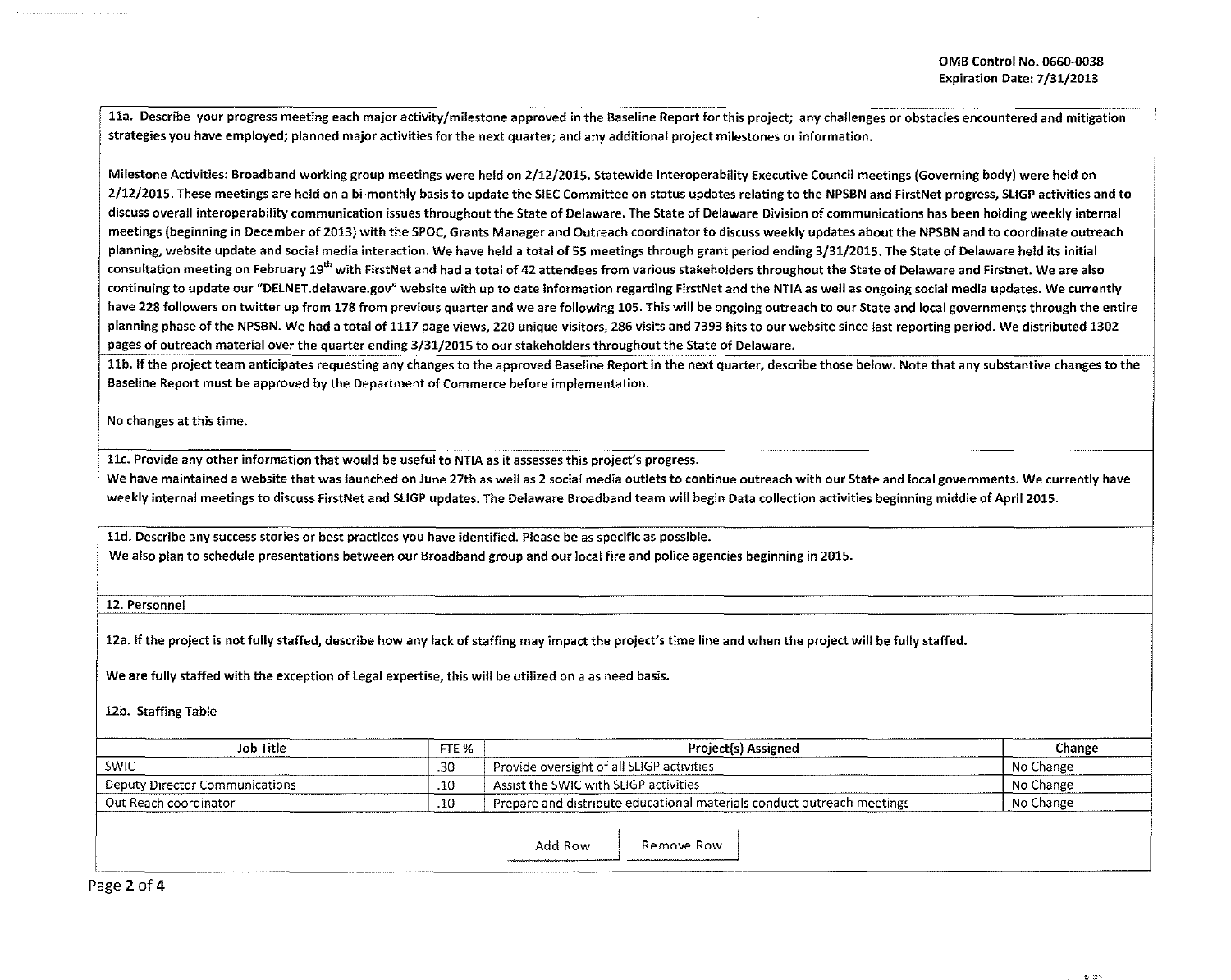| 13. Subcontracts (Vendors and/or Sub recipients) |
|--------------------------------------------------|
|--------------------------------------------------|

13a. Subcontracts Table - Include all subcontractors. The totals from this table must equal the "Subcontracts Total" in Question 14f.

| Name       | Subcontract Purpose       | Type<br>(Vendor/Subrec.) | RFP/RFQ<br>Issued<br>(Y/N) | Contract<br>Executed<br>(Y/N) | <b>Start Date</b> | End Date   | Total<br>Federal<br>Funds<br>Allocated | <b>Total Matching</b><br><b>Funds Allocated</b> | Project and % Assigned |
|------------|---------------------------|--------------------------|----------------------------|-------------------------------|-------------------|------------|----------------------------------------|-------------------------------------------------|------------------------|
| Micro Tech | Grant Manager             | Vendor                   | N                          | У                             | 9/9/2013          | 6/30/216   | \$180,000.00                           | \$0                                             | N/A                    |
| Micro Tech | Subject Matter Expert     | Vendor                   | N                          | Y                             | 9/9/2013          | 6/30/2016  | \$90,000.00                            | \$0                                             | N/A                    |
| Micro Tech | Administration<br>Support | Vendor                   | N                          | Y                             | 9/9/2013          | 6/30/2016  | \$120,000.00                           | \$0                                             | N/A                    |
| DTI        | Website Development       | Vendor                   | N                          | N                             | TBD.              | TBD.       | \$41,040.00                            | \$0                                             | N/A                    |
| <b>TBD</b> | Legal assistance          | Vendor                   | N                          | N                             | TBD               | TBD        | \$22,500.00                            | \$0                                             | N/A                    |
| TBD        | Phase II                  | Vendor                   | N                          | N                             | TBD               | TBD        | \$96,120.00                            | $$0\,$                                          | N/A                    |
| TBD.       | <b>MACINAC</b>            | Vendor                   | N                          | N                             | <b>TBD</b>        | <b>TBD</b> | \$90,000.00                            | $$0$                                            | N/A                    |

Add Row | Remove Row

··-----

**13b. Describe any challenges encountered with vendors and/or sub recipients.** 

None at this time.

**14. Budget Worksheet** 

Columns 2, 3 and 4 must match your current project budget for the entire award, which is the SF-424A on file. Only list matching funds that the Department of Commerce has already approved.